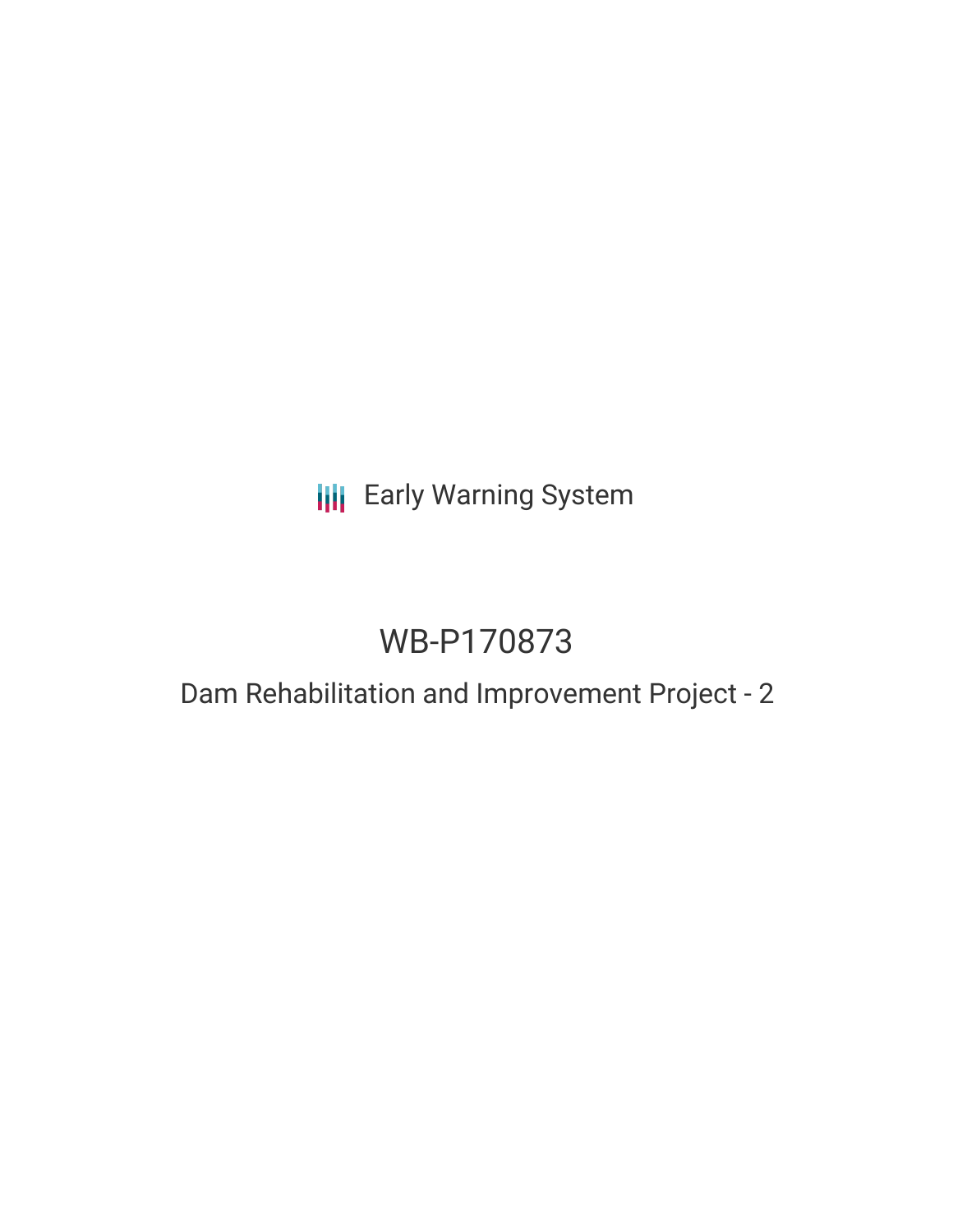

#### **Quick Facts**

| <b>Countries</b>               | India                                                                                   |
|--------------------------------|-----------------------------------------------------------------------------------------|
| <b>Specific Location</b>       | 18 states such as Andhra Pradesh, Bihar, Chhattisgarh, Goa, Gujarat, Karnataka, Kerala, |
| <b>Financial Institutions</b>  | World Bank (WB)                                                                         |
| <b>Status</b>                  | Proposed                                                                                |
| <b>Bank Risk Rating</b>        | A                                                                                       |
| <b>Voting Date</b>             | 2020-03-12                                                                              |
| <b>Borrower</b>                | Government of India                                                                     |
| <b>Sectors</b>                 | Hydropower, Water and Sanitation                                                        |
| <b>Investment Amount (USD)</b> | \$500.00 million                                                                        |
| <b>Project Cost (USD)</b>      | \$700.00 million                                                                        |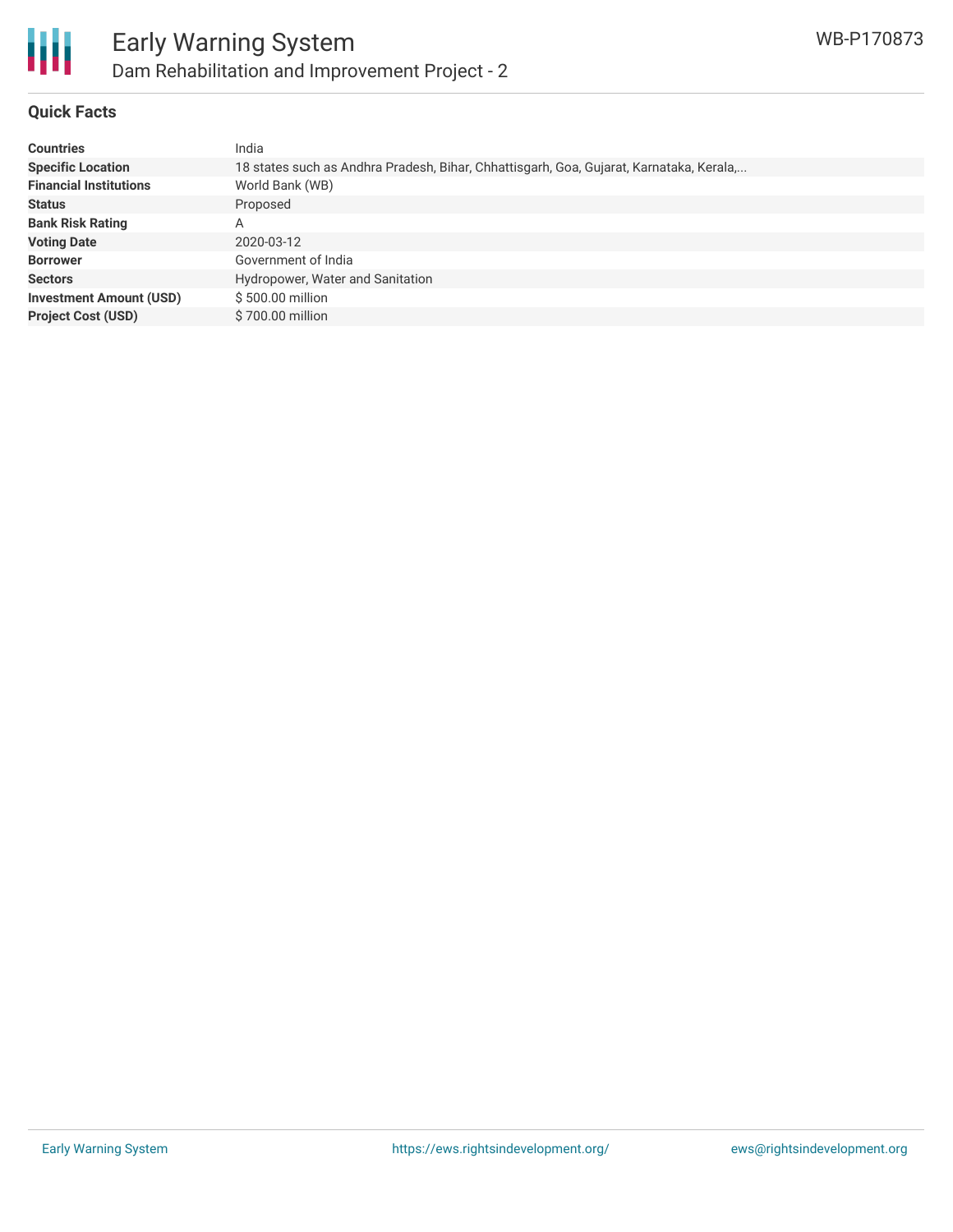

#### **Project Description**

According to bank documents, the proposed project objective is "to improve dam safety and strengthen institutional capacity for enhanced operational performance of selected existing dams in participating states."

"The proposed project would cover 18 States –Andhra Pradesh, Bihar, Chhattisgarh, Goa, Gujarat, Karnataka, Kerala, Madhya Pradesh, Maharashtra, Manipur, Meghalaya, Odisha, Punjab, Rajasthan, Tamil Nadu, Telangana, Uttar Pradesh, and West Bengal and two Central agencies (Central Water Commission and BBMB). The States were selected based on their interest in establishing State dam safety programs and their readiness to engage in the project ...."

"The proposed project would comprehensively address State-level dam safety concerns in the participating States (including institutional reforms and modernization, instrumentation, etc.), although the investments in dam rehabilitation will be limited to selected dams in each State. Approximately 300 dams will be taken up for rehabilitation under the project. The dams were preliminarily selected based on multiple criteria following the CWC's Guidelines for Assessing and Managing Risks Associated with Dams, 2019.

The components of the project will broadly fall into four categories: (i) institutional reform and modernization; (ii) financing arrangements and revenue generation for sustainable dam management; (iii) risk-based management of dam assets; and (iv) rehabilitation of dams and appurtenant structures. Each is discussed in turn."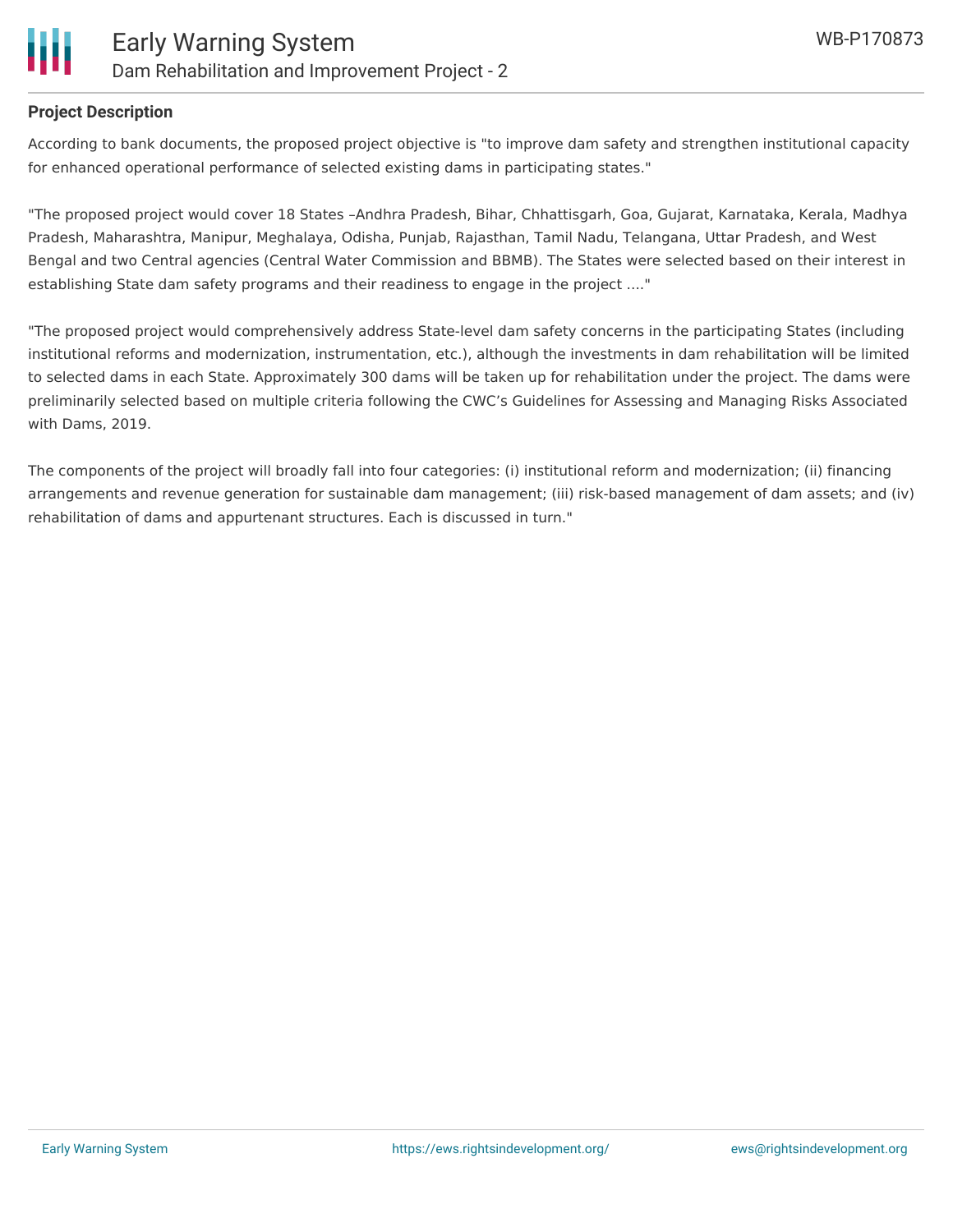

#### **Investment Description**

World Bank (WB)

Co-financing: Borrower US\$ 200 million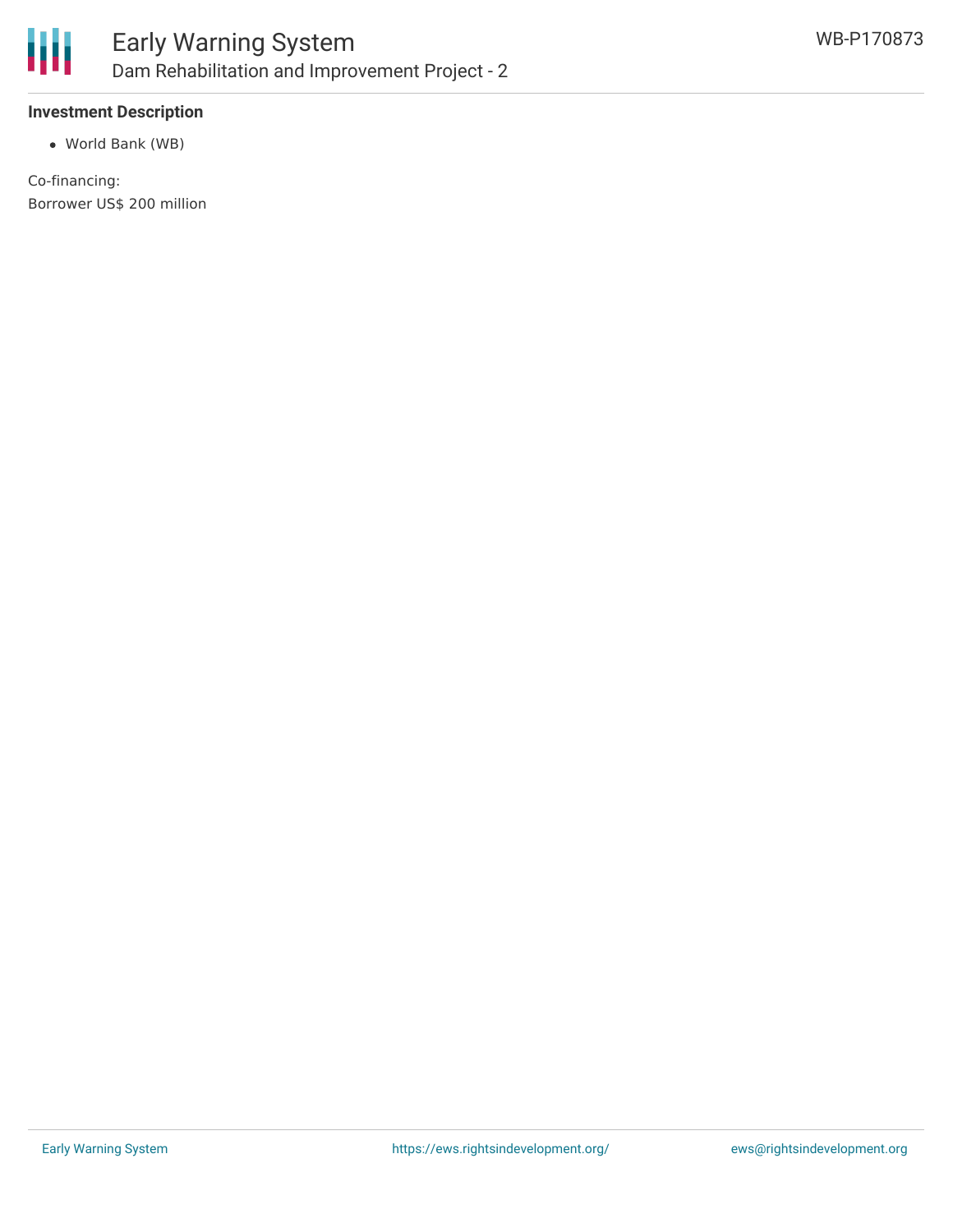

#### **Contact Information**

#### **World Bank**

Chabungbam Rajagopal Singh, Halla Maher Qaddumi Sr Water Resources Mgmt. Spec.

#### **Borrower/Client/Recipient**

Department of Economic Affairs, Ministry of Finance Sameer Kumar Khare, Additional Secretary jsmi[-dea@nic.in](mailto:dea@nic.in) Bandana Preyashi, Director (MI) [bandana.preyashi@gov.in](mailto:bandana.preyashi@gov.in)

#### **Implementing Agencies**

Government of Andhra Pradesh, Irrigation Department Rakesh Singh Principal Secretary, psdwrap15@gmail.com

Central Water Commision (CWC) Pramod Narayan, Director : [dir-drip-cwc@nic.in](mailto:dir-drip-cwc@nic.in) Saurabh Sharan, Deputy Director: [saurabhsharan-cwc@gov.in](mailto:saurabhsharan-cwc@gov.in)

Bhakra Beas, Management Board (BBMB) Mr. Devendra Kumar Sharma, Chairman: [cman@bbmb.nic.in](mailto:cman@bbmb.nic.in)

Government of Chhatisgarh, Water Resources Department Avinash Champawat, Secretary: secy-wrd.cg@gov.in

Government of Goa, Water Resources Department Sanjay Gihar, Secretary: secpanch-sect.goa@nic.in

Government of Madhya Pradesh, Water Resources Department M Gopal Reddy, Additional Chief Secretary: pswrd@mp.gov.in

Government of Telangana, Water Resources Department Vikas Raj, Principal Secretary (I&CAD): secy-irg@telangana.gov.in

Government of Kerala, Water Resource Department Vishwas Mehta, Additional Chief Secretary: acs.wrd@kerala.gov.in

Government of Meghalaya, Water Resources Department P Sampath Kumar, Commissioner and Secretary : sampath97@gmail.com

Government of Odisha, Water Resources Department Pradeep Kumar Jena, Principal Secretary: wrsec.or@nic.in

Government of Bihar, Water Resources Department Arun Kumar Singh, Additional Chief Secretary: wrd-bih@nic.in

Government of Maharashtra, Water Resources Department

Government of Gujarat, Water Resources Department M K Jadav, Secretary: secwr@gujarat.gov.in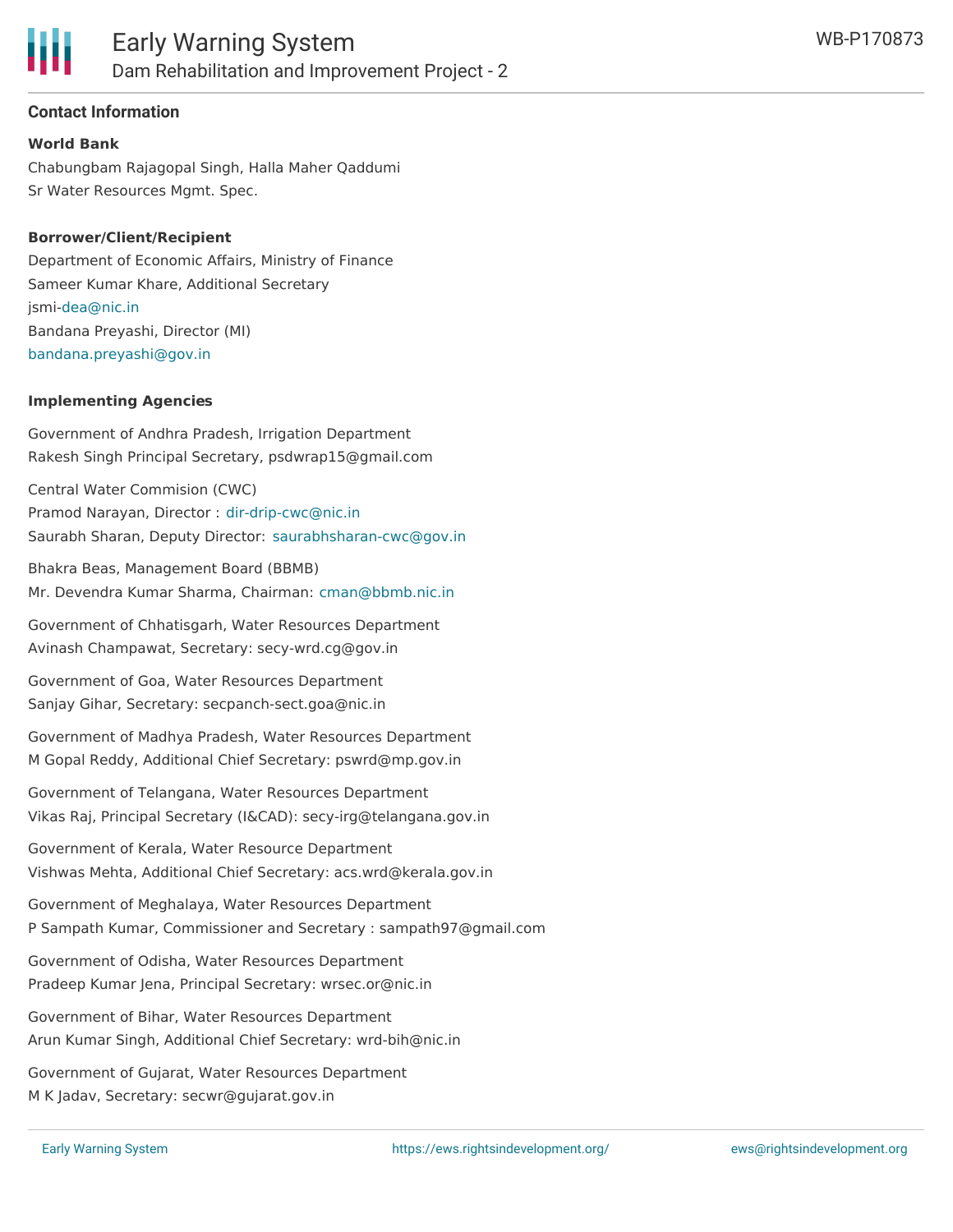

### Early Warning System Dam Rehabilitation and Improvement Project - 2

#### **Bank Documents**

- Concept [Environmental](https://ewsdata.rightsindevelopment.org/files/documents/73/WB-P170873_YKSyCsi.pdf) and Social Review Summary (ESRS) Dam Rehabilitation and Improvement Project [Original Source]
- Concept Project Information Document (PID) Dam [Rehabilitation](https://ewsdata.rightsindevelopment.org/files/documents/73/WB-P170873.pdf) and Improvement Project 2 P17087 [Original Source]